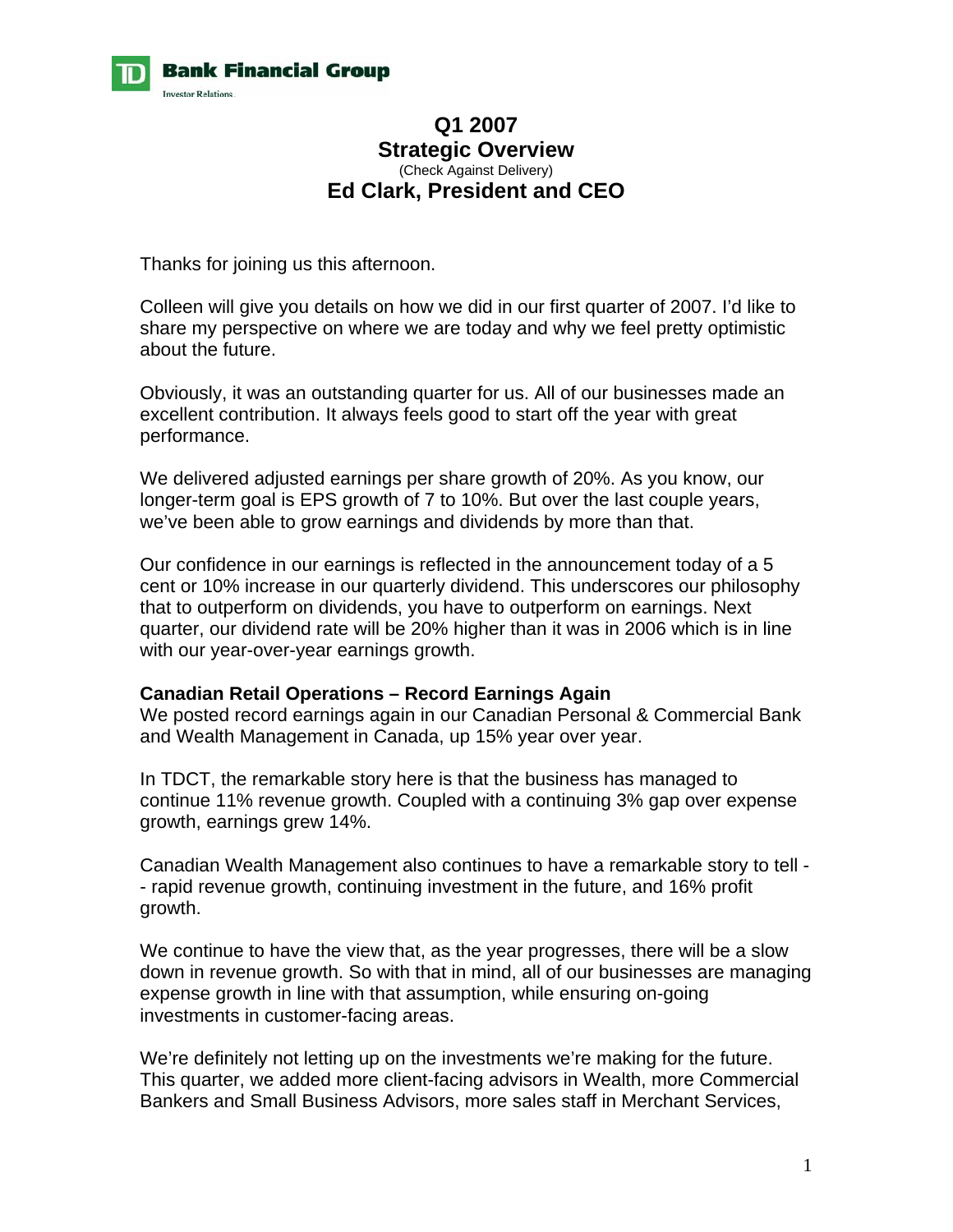

and we continued to open new branches.

#### **Wholesale Bank – Very Strong Start**

Turning to Wholesale. They delivered notably strong results in Q1.

This was Wholesale's second strongest quarter in terms of trading revenue, out of the last 10 quarters. In addition, the strength we're building in TD Securities' domestic core businesses is becoming more and more evident. We continue to focus on our goal of being a top 3 dealer in Canada.

We're very pleased with Wholesale's strong start to the year but clearly recognize that Q1 is historically Wholesale's strongest quarter. We expect this year to be no exception.

#### **U.S. Operations – Strong Growth Platform**

In terms of our U.S. operations -- TD Ameritrade delivered its best quarter ever and contributed \$64 million in Q1 to TD's bottom line.

As you heard from Joe Moglia on his earnings call, TD Ameritrade remains focused on growing assets in each of its client segments while executing this year on the smooth integration of TD Waterhouse.

TD Banknorth continues to face a tough banking environment. Bharat Masrani and his team though, are working hard to improve organic growth and reduce TD Banknorth's operating expenses in the  $5 - 8\%$  range.

As Bharat has said, some initiatives will likely result in a restructuring charge, but it is too early in the process of TD Banknorth considering its options to have a view on its order of magnitude.

On the subject of privatization – The process continues as expected. We hope soon to be setting the date for the shareholders' meeting. If the vote is successful, we would expect to close before the end of April as previously announced.

### **Closing**

To sum up, we had a terrific first quarter launching us into a year where we have every reason to believe we'll continue to be very successful.

Clearly though, this extremely strong first quarter will be a hard act to follow.

Looking forward, there are a number of moving parts to bear in mind.

First as you know, there are fewer days in Q2. Clearly with our focus on retail banking, TD will be impacted – even more so than others – by that fact.